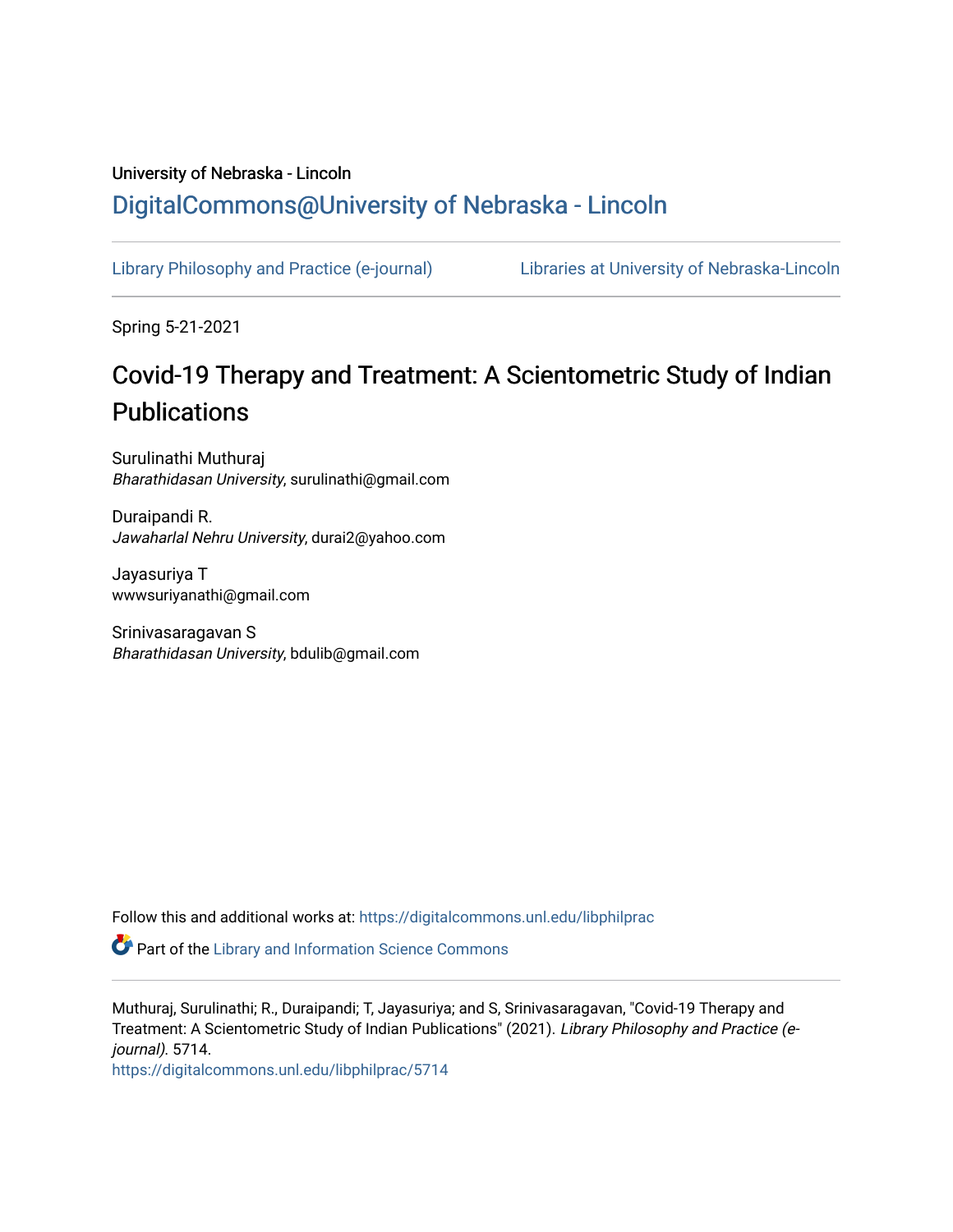### **Covid-19 Therapy and Treatment: A Scientometric Study of Indian Publications**

**[Surulinathi, M.,](https://www.scopus.com/authid/detail.uri?authorId=6504295126&eid=2-s2.0-85104799122)** Assistant Professor, **[Duraipandi, R.,](https://www.scopus.com/authid/detail.uri?authorId=57223083533&eid=2-s2.0-85104799122)** Assistant Librarian, **[Jayasuriya, T.](https://www.scopus.com/authid/detail.uri?authorId=57221108707&eid=2-s2.0-85104799122),** II year MLIS,

**Srinivasaragavan, S.,** Professor and Head,

Department of Library and Information Science, Bharathidasan University, Tiruchirappalli-620 024, India Jawaharlal Nehru University, New Delhi, 110 067, India

Department of Library and Information Science, Bharathidasan University,

Tiruchirappalli-620 024, India

#### **ABSTRACT**

*The paper examines 2539 Indian publications on Covid-19 Therapy and Treatment, as covered in Scopus database during 2019-May 2021. The top 10 most productive countries individually contributed global share of 33136, with USA accounting for the highest publication share with 8538, followed by China with 4558, Italy with 3707, United Kingdom with 3184, India with 2539, Spain with 1625, Germany with 1563, France with 1539, Canada with 1353 and Iran with 1212 Publications. India is ranked at 5th position in global Covid-19 Therapy and Treatment research output. USA topped the list with 309 share in India's international collaborative papers, followed by U.K. 161, Saudi Arabia 108, Australia 83, Italy 79 and China70, etc. The most productive Institutions are: All India Institute of Medical Sciences, New Delhi with 173 Publications, followed by Postgraduate Institute of Medical Education & Research, Chandigarh with 141, Datta Meghe Institute of Medical Sciences Deemed to be University with 71, Manipal Academy of Higher Education with 59. It is noted that 118 Institutions with more than 10 Publications, 5 Institutions with more than 50 Publications. The most preferred journals are: Journal Of Biomolecular Structure And Dynamics scored with 67 Publications, followed by Diabetes And Metabolic Syndrome Clinical Research And Reviews with 56, International Journal Of Current Research And Review with 42. The most leading authors are: Dhama, K. from Indian [Veterinary Research Institute,](https://www.scopus.com/affil/profile.uri?afid=60005564) Bareilly, India with 38 Publications followed by Tiwari, R. from [College of Veterinary Science India,](https://www.scopus.com/affil/profile.uri?afid=60016887) Tirupati, India with 23, Malik, Y.S. from [Indian Veterinary Research Institute,](https://www.scopus.com/affil/profile.uri?afid=60005564) Bareilly, India with 16, Javaid M from [Jamia Millia Islamia,](https://www.scopus.com/affil/profile.uri?afid=60020458) New Delhi, India and Medhi, B. from [Postgraduate](https://www.scopus.com/affil/profile.uri?afid=60000137)  [Institute of Medical Education & Research, Chandigarh,](https://www.scopus.com/affil/profile.uri?afid=60000137) Chandigarh, India and Vaishya, R. [Indraprastha Apollo Hospitals,](https://www.scopus.com/affil/profile.uri?afid=60019286) New Delhi, India with 15 respectively. Major portion of these publications appeared in foreign journals of repute, as reflected by their impact factors and Citescores. The study also indicates that Indian scientists have huge international collaboration in this field. Indian literature output peaked at about the same time as that of the world output.* 

**Keywords:** Covid-19 Therapy; Covid-19 Treatment; Scientometrics;

#### **INTRODUCTION**

Scientists are working to understand several coronavirus variants now circulating in India, where a ferocious second wave of COVID-19 has devastated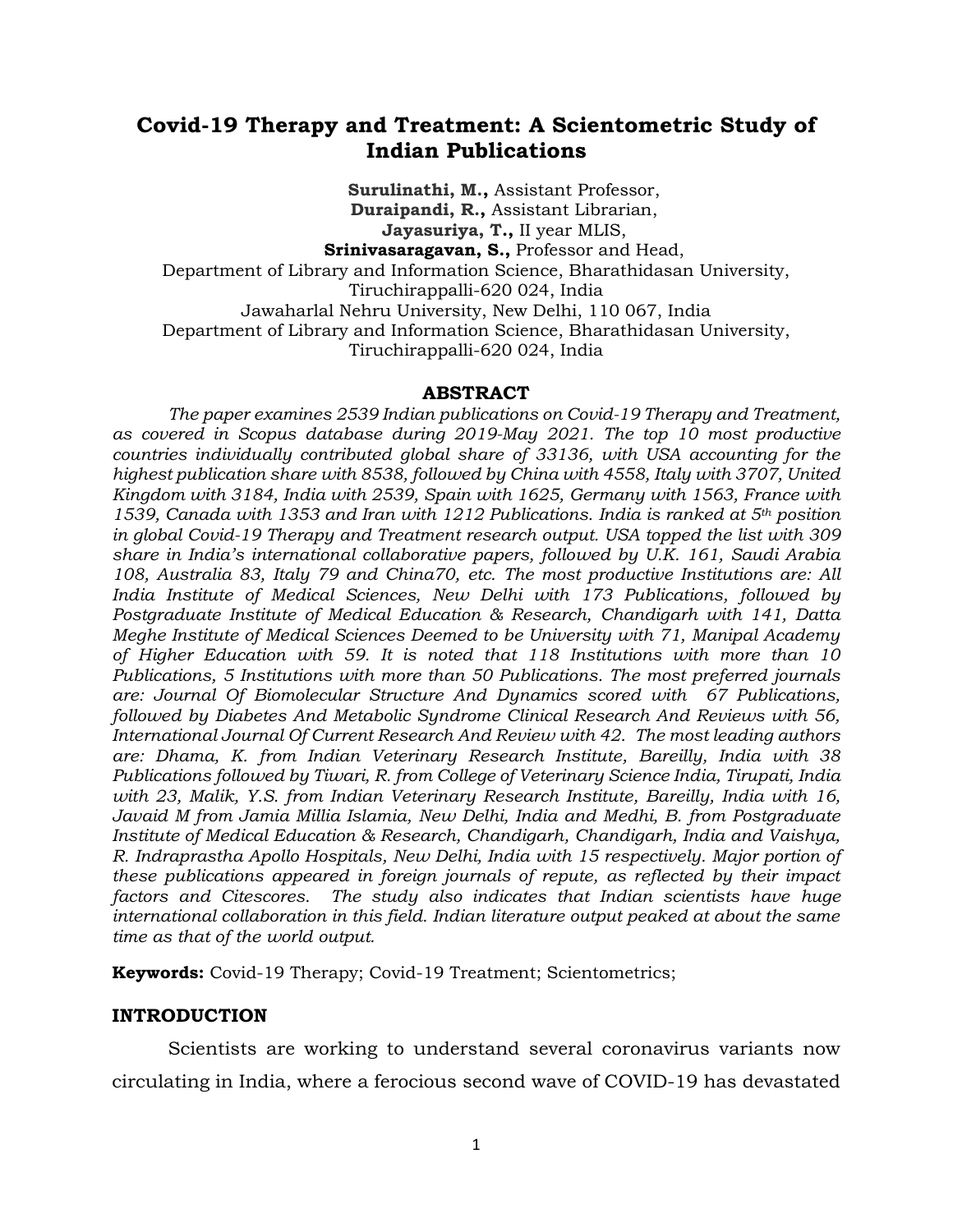the nation and caught authorities unawares. The country recorded nearly 400,000 new infections on 9 May, taking its total to more than 22 million (see 'Surging cases of COVID-19'). Evidence is growing that one variant first detected in India might be more transmissible and slightly better at evading immunity than existing variants. Animal models also hint that it might be able to cause more severe disease. Researchers want to know if this variant and others might be driving the second wave and what kind of danger they pose globally. In few weeks, the B.1.617 variant has become the dominant strain across India and has spread to about 40 nations, including the United Kingdom, Fiji and Singapore. **(Nature: NEWS, 11 May 2021)**

Scientometrics is the quantitative study of science. It aims to analyze and evaluate science, technology, and innovation. Major research includes measuring the impact of authors, publications, journals, institutes, Citations, highly cited works and countries as referenced to sets of scientific publications such as articles and patents. Highly cited articles are very different from 'ordinary' cited articles. Typically, they are authored by a large number of scientists and Scholars, often involving international collaboration. Highly cited papers typically obtain citations from a large number of different sources and from papers representing both close by and faraway fields. The study examines Indian publications on Covid-19 Therapy and Treatment, as covered in Scopus database during 2019-May 2021.

### **OBJECTIVES OF THE STUDY**

The main objectives of the study are:

- To identify the geographical wise collaboration of Publications.
- To find out the most productive Institutions;
- To find out the most productive authors;
- To find out the most preferred source titles;
- To find out the most supported sponsors;
- To identify the highly cited papers;
- To analysis the document wise publication distribution;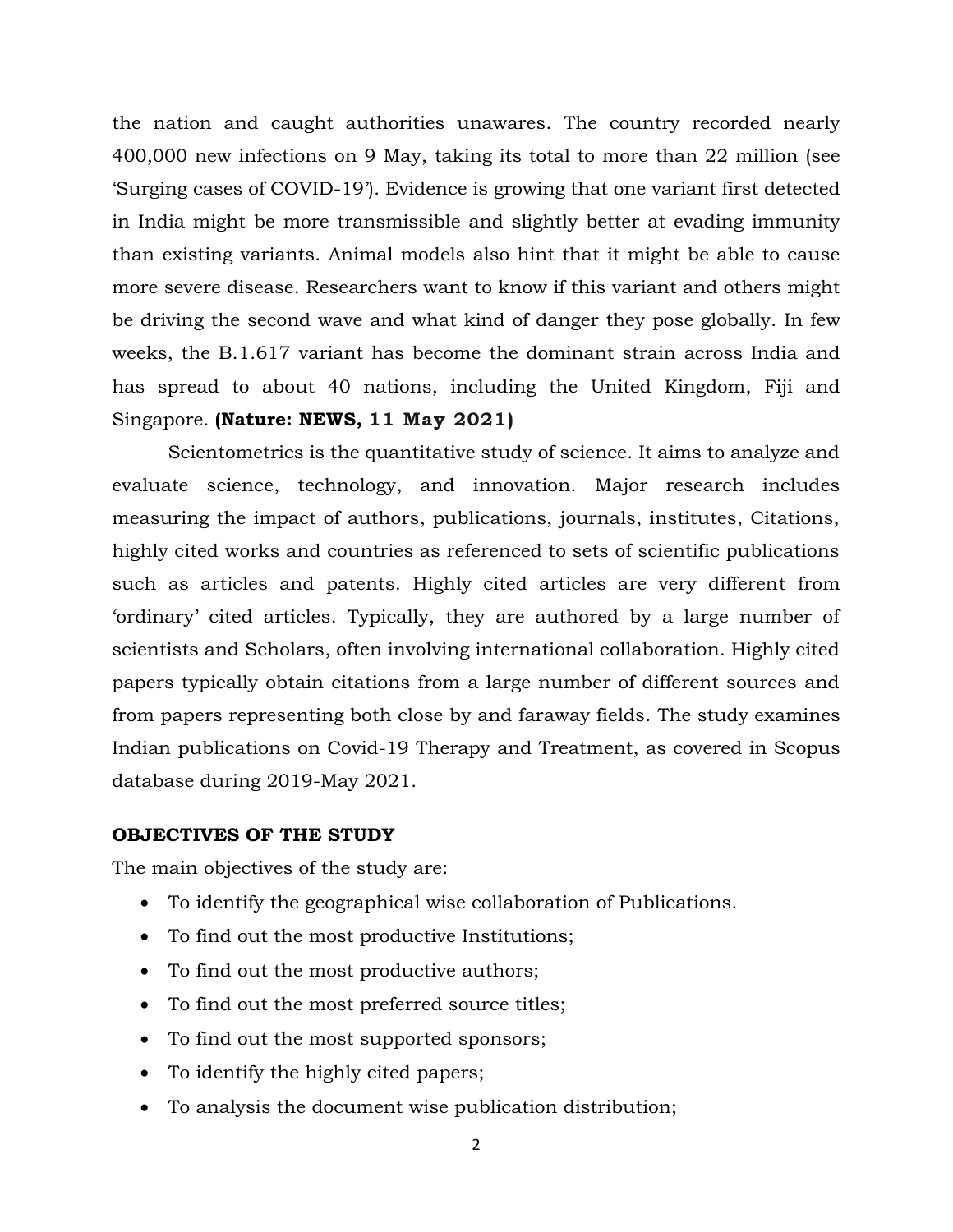#### **METHODOLOGY**

Scopus is a large abstract and citation database of peer-reviewed literature database. It is owned by Elsevier. The following search strings are used for collecting the data (TITLE-ABS-KEY (Covid-19 Therapy or Covid-19 Treatment) AND (LIMIT-TO (Affiliation, India)). A total of 2539 publication were published during the period of study, out of total 33136 publication (World output), 1956 (26541 at global level) are from open access publication. These records along with full bibliographical details such as Title, Author, Year, Document Type, Geographical distributions, Source, etc. have been extracted from the Scopus database. The data was tabulated in MS Excel and tested by the scientometrics tools to achieve the objectives.

### **DATA ANALYSIS AND INTERPRETATIONS**

### **International Collaboration**

International collaboration of Publications are presented in Table 1, which gives the country wise collaboration of research output. Out of 2539 research articles, USA leading collaboration with 305 (2769 Citations) followed by United Kingdom with 160, Saudi Arabia with 106 Publications. Other countries were found to be the next less than 100 publications, Australia with 81 Publications, Italy with 79 Publications and China and South Korea with 69 Publications respectively. Further, analysis of data indicates that less than 30% of the contribution is made by India compare with USA (8411), less than 60% compare with China (4515). It is noted than 3 countries with more than 100 publications, 10 countries with more than 50 publications and 55 countries with more than 10 publications.

| Country              | <b>Publications</b> | Country   | <b>Publications</b> |
|----------------------|---------------------|-----------|---------------------|
| <b>United States</b> | 305                 | Indonesia | 25                  |
| United Kingdom       | 160                 | Nigeria   | 24                  |
| Saudi Arabia         | 105                 | Sweden    | 24                  |
| Australia            | 81                  | Taiwan    | 24                  |
| Italy                | 70                  | Poland    |                     |

**Table 1: International Collaboration**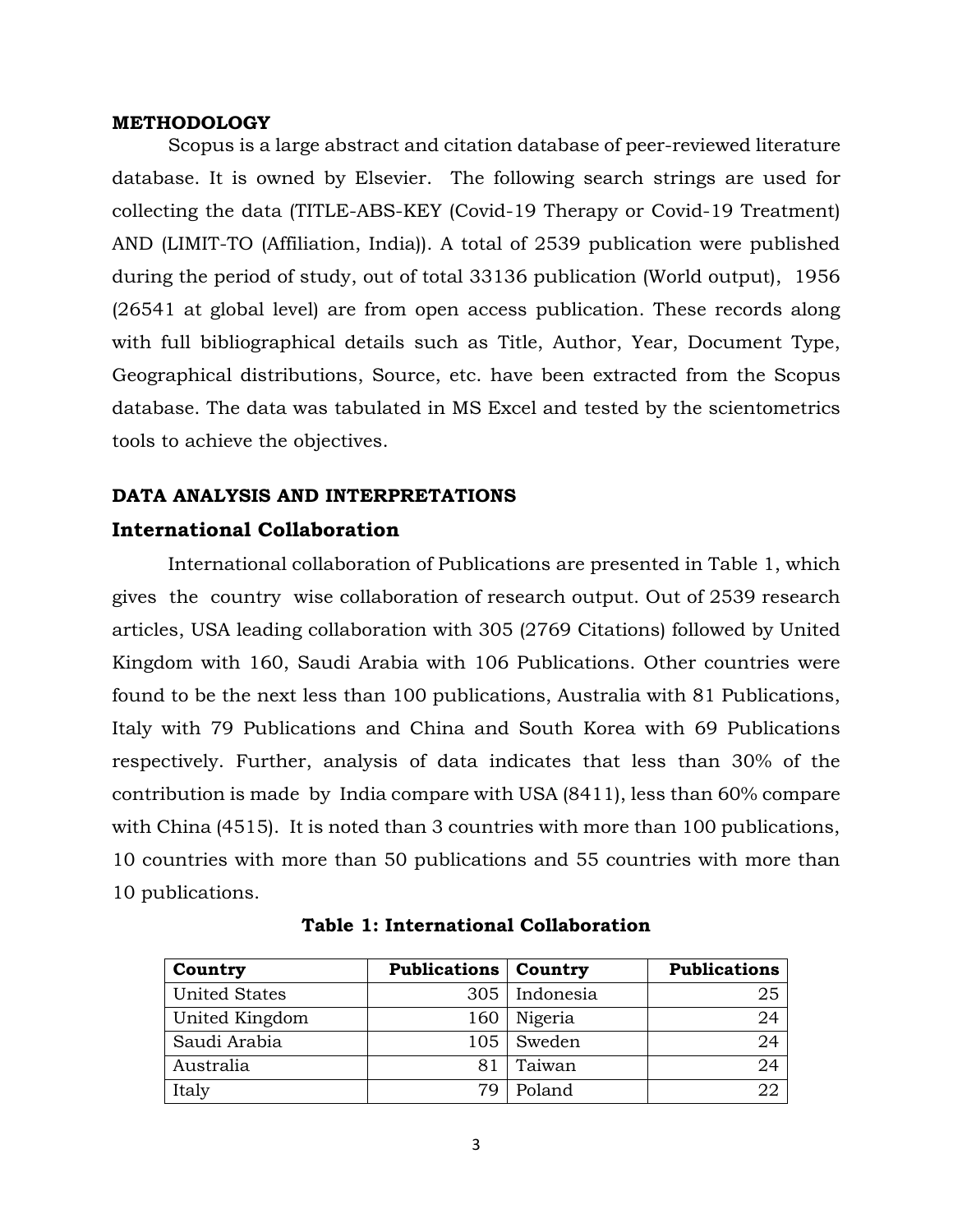| China                       | 69 | Israel      | 21 |
|-----------------------------|----|-------------|----|
| South Korea                 | 69 | Belgium     | 17 |
| Canada                      | 64 | Denmark     | 17 |
| Germany                     | 59 | Mexico      | 17 |
| <b>Brazil</b>               | 57 | Russian     | 17 |
|                             |    | Federation  |    |
| South Africa                | 48 | Argentina   | 16 |
| Malaysia                    | 47 | Ireland     | 16 |
| Spain                       | 45 | Portugal    | 16 |
| Japan                       | 42 | Greece      | 15 |
| France                      | 41 | Norway      | 15 |
| Iran                        | 40 | Philippines | 14 |
| Singapore                   | 39 | New Zealand | 13 |
| Switzerland                 | 39 | Peru        | 13 |
| Pakistan                    | 37 | Oatar       | 13 |
| Thailand                    | 36 | Austria     | 12 |
| Egypt                       | 33 | Finland     | 12 |
| Bangladesh                  | 32 | Morocco     | 11 |
| Turkey                      | 31 | Chile       | 10 |
| Netherlands                 | 30 | Jordan      | 10 |
| Colombia                    | 27 | Oman        | 10 |
| Hong Kong                   | 27 | Romania     | 10 |
| <b>United Arab Emirates</b> | 27 | Viet Nam    | 10 |
| Nepal                       | 26 |             |    |

### Documents by country or territory

Compare the document counts for up to 15 countries/territories.

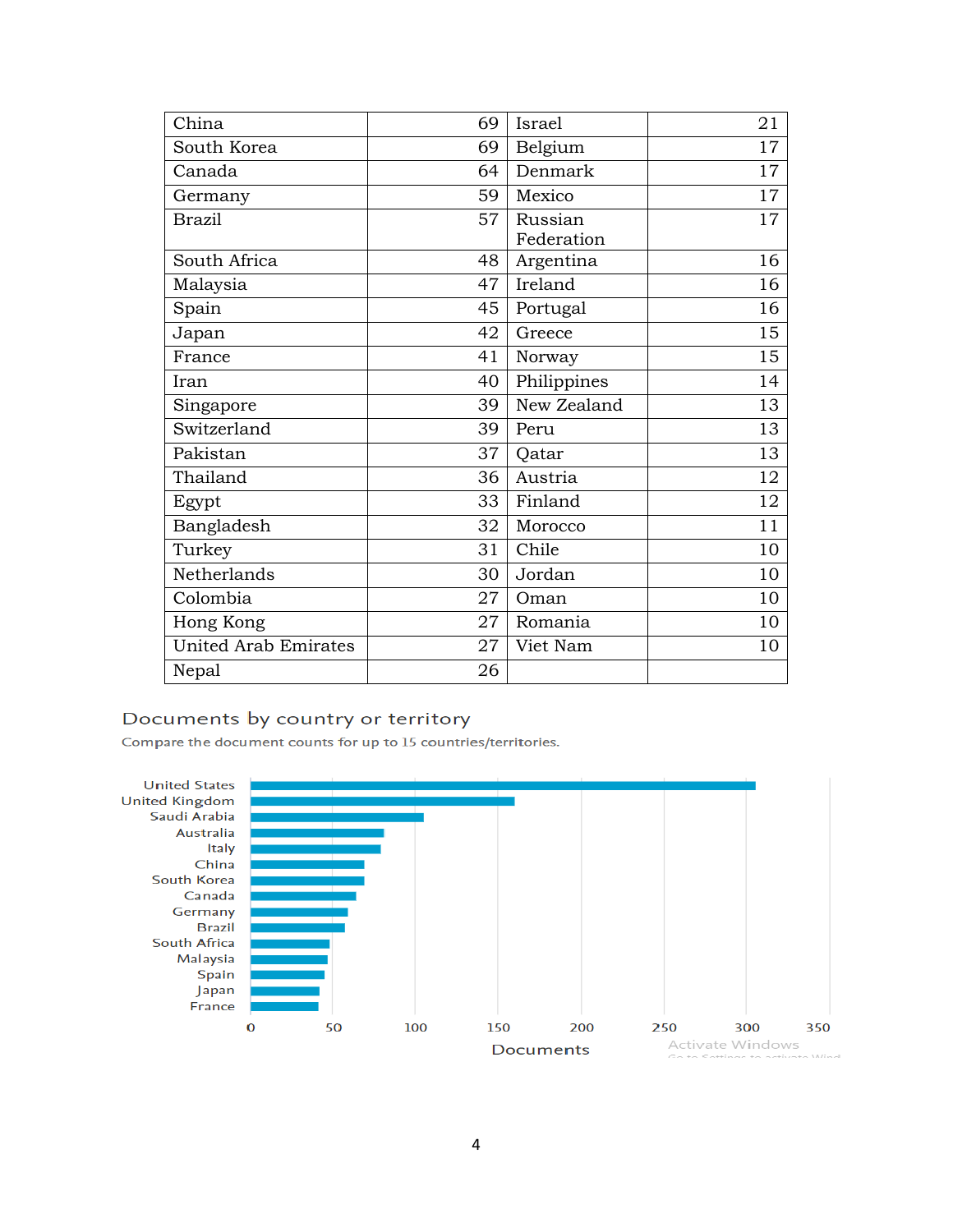### **Most productive Institutions**

The study found that the top research producer is All India Institute of Medical Sciences, New Delhi with 173 Publications followed by Postgraduate Institute of Medical Education & Research, Chandigarh with 141, Datta Meghe Institute of Medical Sciences Deemed to be University with 71, Manipal Academy of Higher Education with 59. It is noted that 118 Institutions with more than 10 Publications, 5 Institutions with more than 50 Publications.

| Institution                                                               | <b>Publications</b> |
|---------------------------------------------------------------------------|---------------------|
| All India Institute of Medical Sciences, New Delhi                        | 173                 |
| Postgraduate Institute of Medical Education & Research, Chandigarh        | 141                 |
| Datta Meghe Institute of Medical Sciences Deemed to be University         | 71                  |
| Manipal Academy of Higher Education                                       | 59                  |
| Saveetha Institute of Medical and Technical Sciences                      | 52                  |
| Tata Memorial Hospital                                                    | 47                  |
| Saveetha Dental College And Hospitals                                     | 47                  |
| Sanjay Gandhi Postgraduate Institute of Medical Sciences Lucknow          | 45                  |
| Indian Council of Medical Research                                        | 45                  |
| Jamia Millia Islamia                                                      | 43                  |
| Indian Council of Agricultural Research                                   | 43                  |
| Indian Veterinary Research Institute                                      | 42                  |
| All India Institute of Medical Sciences, Jodhpur                          | 41                  |
| All India Institute of Medical Sciences, Rishikesh                        | 41                  |
| Amity University, Noida                                                   | 39                  |
| Homi Bhabha National Institute                                            | 38                  |
| Mahatma Gandhi Ayurved College Hospital and Research Centre MGACH<br>& RC | 37                  |
| University of Delhi                                                       | 36                  |
| King Saud University                                                      | 35                  |
| VMMC & Safdarjang Hospital                                                | 33                  |
| Indraprastha Apollo Hospitals                                             | 31                  |
| King George's Medical University                                          | 30                  |
| National Institute of Mental Health and Neuro Sciences                    | 28                  |
| Jawaharlal Nehru Medical College, Wardha                                  | 28                  |
| College of Veterinary Science India                                       | 27                  |
| Christian Medical College, Vellore                                        | 26                  |
| Vellore Institute of Technology                                           | 25                  |
| Kasturba Medical College, Manipal                                         | 22                  |

**Table 2: Most productive Institutions**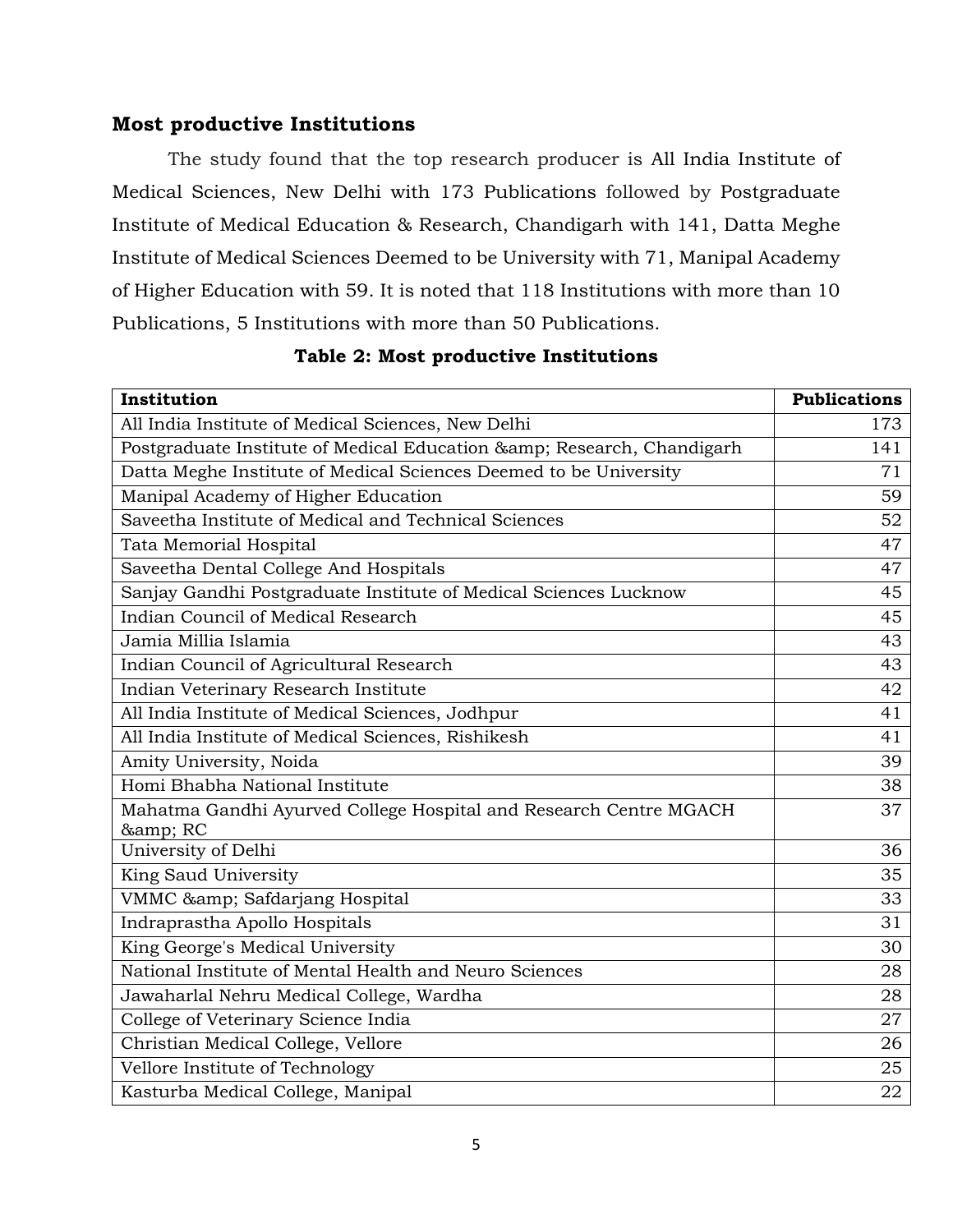| Maharishi Markandeshwar Deemed to be University, Mullana                                              |             |
|-------------------------------------------------------------------------------------------------------|-------------|
| All India Institute of Medical Sciences, Patna                                                        | $2^{\cdot}$ |
| Dr. Ram Manohar Lohia Hospital                                                                        | 20          |
| King Saud University College of Science                                                               | 20          |
| Jawaharlal Institute of Postgraduate Medical Education and Research                                   | 20          |
| Indian Institute of Technology Delhi                                                                  | 20          |
| U.P. Pandit Deen Dayal Upadhyaya pashu Chikitsa Vigyan Vishwavidyalaya<br>Evam Go Anusandhan Sansthan | 20          |
| Academy of Scientific and Innovative Research AcSIR                                                   |             |

### Documents by affiliation

Compare the document counts for up to 15 affiliations.

All India Institute of Medical Sc... Postgraduate Institute of Medi... Datta Meghe Institute of Medic... Manipal Academy of Higher Ed... Saveetha Institute of Medical a... **Tata Memorial Hospital** Saveetha Dental College And H... Sanjay Gandhi Postgraduate In... Indian Council of Medical Rese... Jamia Millia Islamia Indian Council of Agricultural ... Indian Veterinary Research Inst... All India Institute of Medical Sc... All India Institute of Medical Sc...

Amity University, Noida



### **Document type**

Table 3 illustrates the document wise distribution of publications on Covid-19 Therapy and Treatment during the study period. The maximum 1372 of publications were 'Article', followed by 'Review' with 737 publications and 229 of publications were 'Letter'.

| <b>Document type</b> | <b>Publications</b> |
|----------------------|---------------------|
| Article              | 1372                |
| Review               | 737                 |
| Letter               | 229                 |
| <b>Note</b>          | 61                  |
| Editorial            | 36                  |
| Conference Paper     | 31                  |
| <b>Book Chapter</b>  |                     |

### **Table 2: Document type wise distribution of Publications**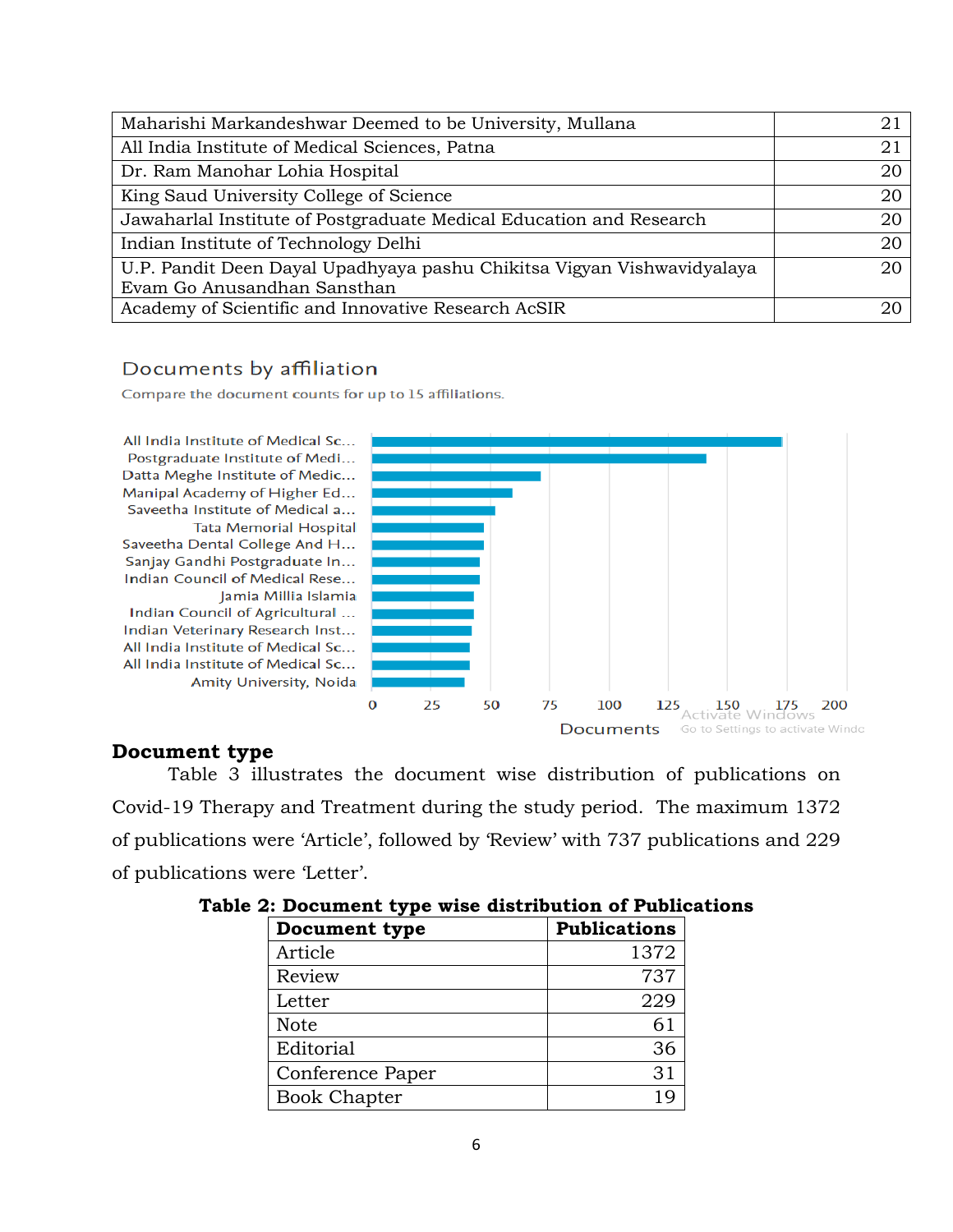| <b>Short Survey</b> |  |
|---------------------|--|
| Erratum             |  |
| Retracted           |  |

### **Most preferred Source titles**

In Table 4, it is shown that the journal with the highest number of Publications occupies the highest rank and thus obviously the most important journal in the field of Covid-19 Therapy and treatment, while the least important titles are placed at the bottom of the table. The top 42 journals are arranged (with minimum of 10 publications) in order of their ranks. It can be ascertained that the International Journal of Research in Pharmaceutical Sciences occupies the first rank as the most preferred with 103 Publications, Journal of Biomolecular Structure And Dynamics scores the second highest with 67 Publications, followed by Diabetes and Metabolic Syndrome Clinical Research and Reviews with 56, International Journal of Current Research and Review with 42. The first ten journals in the rank list together accounts for near 20% of the total Publications. It is noted that 3 journals with more than 50 publications, 42 journals with more than 10 publications. Researchers are given preference to publish the papers in international publishers (country) such as UK, Netherland, USA, Romania, Switzerland, Italy and so on.

| Source title                                                     | Country    | <b>Publications</b> |
|------------------------------------------------------------------|------------|---------------------|
| International Journal Of Research In Pharmaceutical<br>Sciences  | India      | 103                 |
| Journal Of Biomolecular Structure And Dynamics                   | UK         | 67                  |
| Diabetes And Metabolic Syndrome Clinical Research And<br>Reviews | Netherland | 56                  |
| International Journal Of Current Research And Review             | India      | 42                  |
| Dermatologic Therapy                                             | UK         | 30                  |
| Indian Pediatrics                                                | India      | 29                  |
| Medical Hypotheses                                               | <b>US</b>  | 26                  |
| Indian Journal Of Medical Research                               | India      | 24                  |
| Asian Journal Of Psychiatry                                      | Netherland | 23                  |
| European Journal Of Pharmacology                                 | Netherland | 19                  |
| Indian Journal Of Ophthalmology                                  | India      | 18                  |
| Journal Of Medical Virology                                      | <b>USA</b> | 16                  |
| Science Of The Total Environment                                 | Netherland | 16                  |

**Table 4: Most preferred Source titles**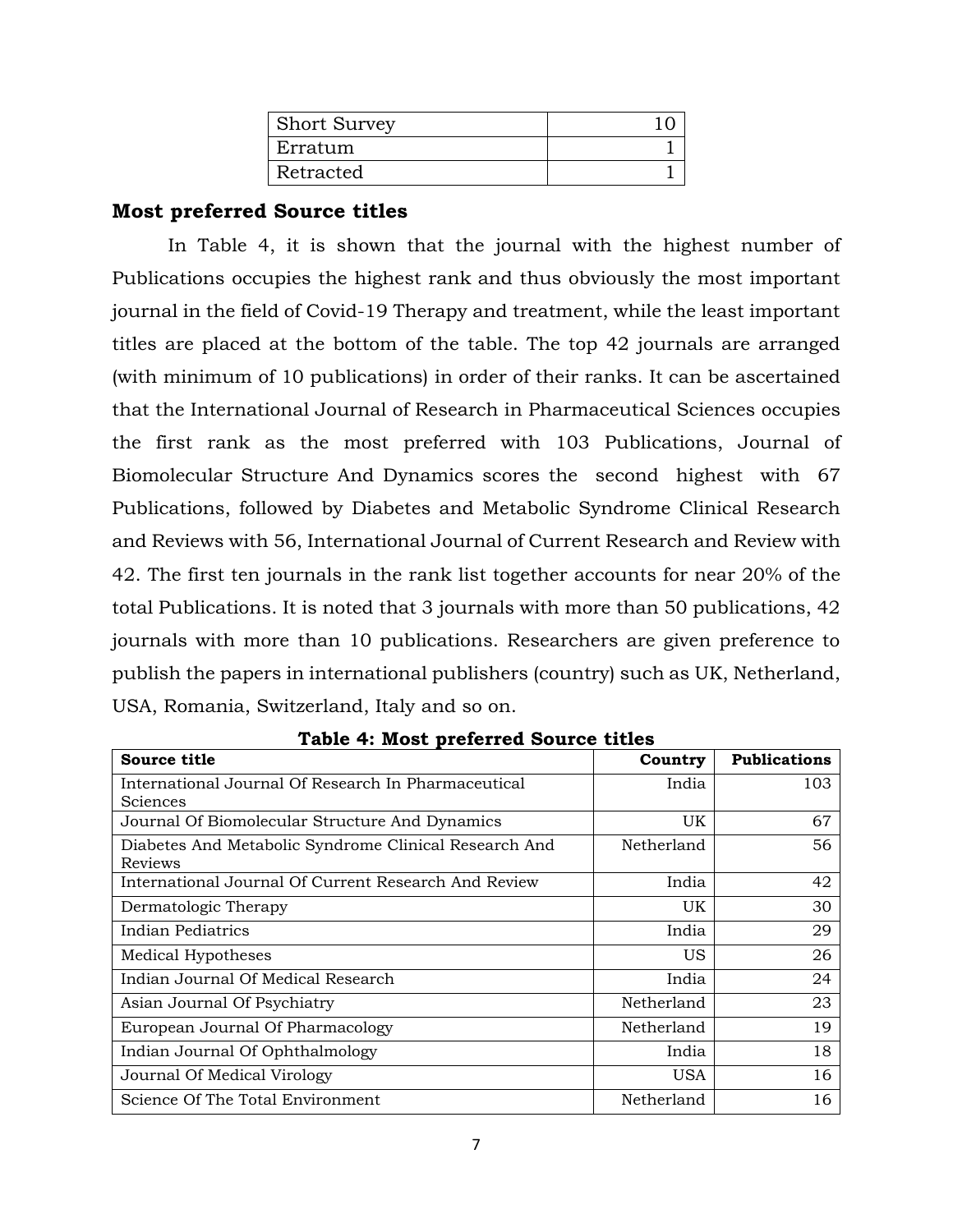| Human Vaccines And Immunotherapeutics                         | <b>USA</b>  | 15              |
|---------------------------------------------------------------|-------------|-----------------|
| Indian Journal Of Forensic Medicine And Toxicology            | India       | 15              |
| Journal Of Pure And Applied Microbiology                      | India       | 15              |
| Virusdisease                                                  | India       | $\overline{15}$ |
| Annals Of The Romanian Society For Cell Biology               | Romania     | 14              |
| <b>BMJ Case Reports</b>                                       | UK          | 14              |
| Frontiers In Pharmacology                                     | Switzerland | 14              |
| International Journal Of Pharmaceutical Research              | India       | 14              |
| Life Sciences                                                 | <b>USA</b>  | 14              |
| Frontiers In Molecular Biosciences                            | Switzerland | 13              |
| Indian Journal Of Anaesthesia                                 | India       | 13              |
| Indian Journal Of Clinical Biochemistry                       | India       | 13              |
| Indian Journal Of Medical And Paediatric Oncology             | India       | 13              |
| Journal Of Anaesthesiology Clinical Pharmacology              | India       | 13              |
| Journal Of The Indian Medical Association                     | India       | 13              |
| Lung India                                                    | India       | 13              |
| Computers In Biology And Medicine                             | UK          | 12              |
| Monaldi Archives For Chest Disease                            | Italy       | 12              |
| Indian Journal Of Otolaryngology And Head And Neck<br>Surgery | India       | 11              |
| <b>Archives Of Medical Research</b>                           | <b>USA</b>  | 10              |
| Biointerface Research In Applied Chemistry                    | Romania     | 10              |
| Frontiers In Immunology                                       | Switzerland | 10              |
| Frontiers In Public Health                                    | Switzerland | 10              |
| Indian Journal Of Palliative Care                             | India       | 10              |
| Indian Journal Of Pediatrics                                  | India       | 10              |
| Indian Journal Of Tuberculosis                                | India       | 10              |
| Journal Of Ayurveda And Integrative Medicine                  | Netherland  | 10              |
| Journal Of Surgical Oncology                                  | <b>USA</b>  | 10              |
| Phytotherapy Research                                         | UK          | 10              |

### **Funding Sponsors**

Bibliometric/Scientometric methods have often been used to analyze publications supported by grant-funding agencies. In the Covid-19 Therapy and Treatment, the leading supported Sponsors are: Department of Science and Technology, Ministry of Science and Technology, India with 86 Publications followed by Indian Council of Medical Research and Science and Engineering Research Board with 52 respectively. More over Indian researcher received the fund from International funding agencies such as U.S. Department of Health and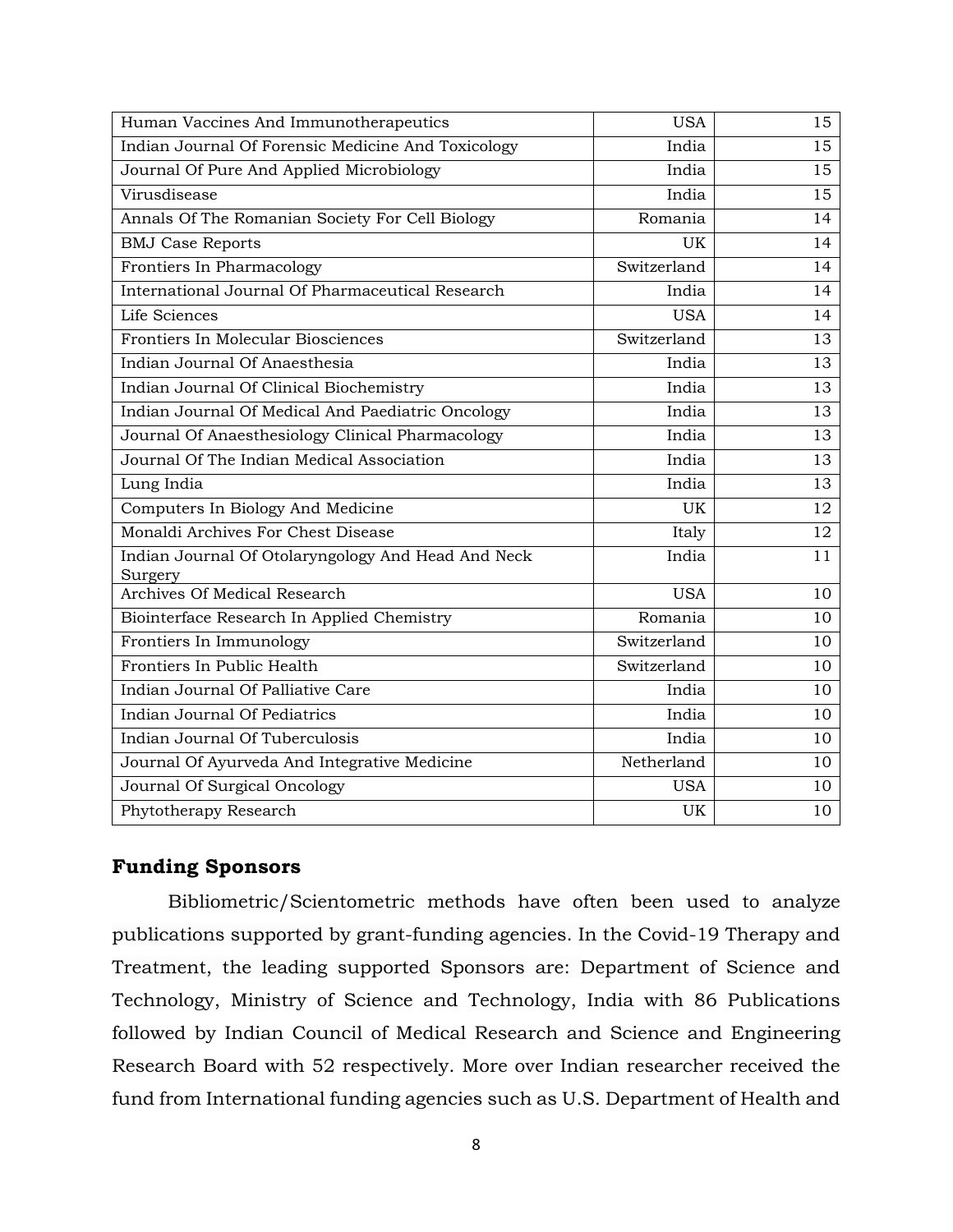Human Services, WHO, King Saud University, European Commission, National Research Foundation of Korea etc.,

| <b>Funding Sponsor</b>                                                             | <b>Publications</b> |
|------------------------------------------------------------------------------------|---------------------|
| Department of Science and Technology, Ministry of Science and<br>Technology, India | 86                  |
| Indian Council of Medical Research                                                 | 52                  |
| Science and Engineering Research Board                                             | 52                  |
| Department of Biotechnology, Ministry of Science and<br>Technology, India          | 45                  |
| U.S. Department of Health and Human Services                                       | 43                  |
| Council of Scientific and Industrial Research, India                               | 42                  |
| National Institutes of Health                                                      | 42                  |
| University Grants Commission                                                       | 34                  |
| King Saud University                                                               | 20                  |
| European Commission                                                                | 14                  |
| Deanship of Scientific Research, King Saud University                              | 13                  |
| Bangladesh Council of Scientific and Industrial Research                           | 10                  |
| National Research Foundation of Korea                                              | 10                  |
| National Institute for Health Research                                             | 9                   |
| University of Delhi                                                                | 9                   |
| All-India Institute of Medical Sciences                                            | 8                   |
| Department of Biotechnology, Government of West Bengal                             | 8                   |
| Ministry of Human Resource Development                                             | 8                   |
| Sanofi                                                                             | 8                   |
| World Health Organization                                                          | 8                   |

### **Table 5: Funding Sponsors**

#### Documents by funding sponsor

Compare the document counts for up to 15 funding sponsors.

Department of Science and Tec... Indian Council of Medical Rese... Science and Engineering Resea... Department of Biotechnology, ... U.S. Department of Health and... Council of Scientific and Indust... National Institutes of Health **University Grants Commission King Saud University European Commission** Deanship of Scientific Research... **University Grants Committee** Bangladesh Council of Scientifi... National Research Foundation ... National Institute for Health R...

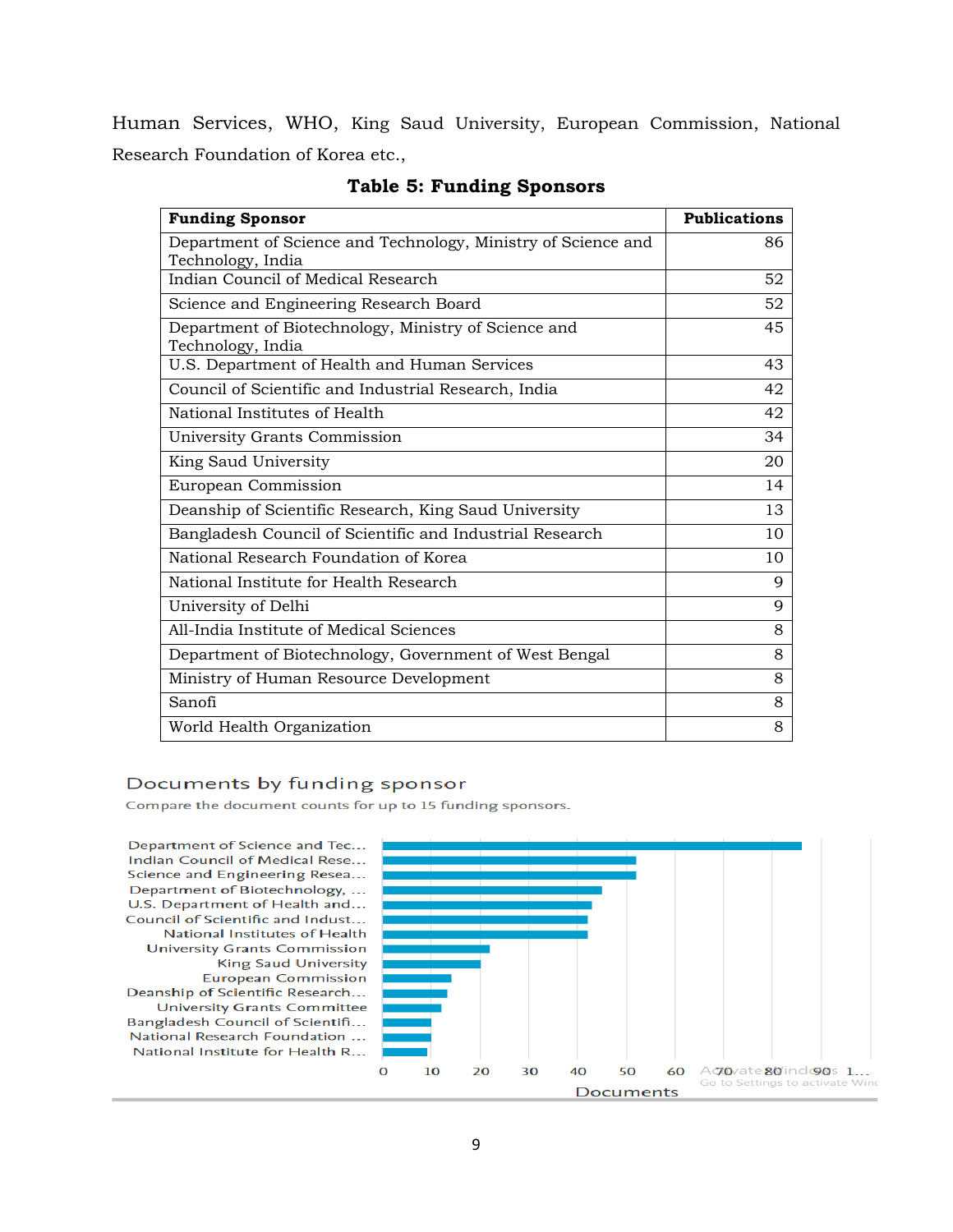### **Most productive Authors**

Table 6 shows the research productivity of authors in Covid-19 Therapy and Treatment research. The most productive and leading authors are: Dhama, K. from [Indian Veterinary Research Institute,](https://www.scopus.com/affil/profile.uri?afid=60005564) Bareilly, India with 38 Publications followed by Tiwari, R. from [College of Veterinary Science India,](https://www.scopus.com/affil/profile.uri?afid=60016887) Tirupati, India with 23, Malik, Y.S. from [Indian Veterinary Research Institute,](https://www.scopus.com/affil/profile.uri?afid=60005564) Bareilly, India with 16, Javaid M from [Jamia Millia Islamia,](https://www.scopus.com/affil/profile.uri?afid=60020458) New Delhi, India and Medhi, B. from [Postgraduate Institute of Medical Education & Research, Chandigarh,](https://www.scopus.com/affil/profile.uri?afid=60000137) Chandigarh, India and Vaishya, R. [Indraprastha Apollo Hospitals,](https://www.scopus.com/affil/profile.uri?afid=60019286) New Delhi, India with 15 respectively. It is noted that 21 authors with more than 10 Publications.

| <b>Author</b>  | Institution                                                                                             | <b>Publications</b> |
|----------------|---------------------------------------------------------------------------------------------------------|---------------------|
| Dhama, K.      | Indian Veterinary Research Institute, Bareilly, India                                                   | 38                  |
| Tiwari, R.     | College of Veterinary Science India, Tirupati, India                                                    | 23                  |
| Malik, Y.S.    | Indian Veterinary Research Institute, Bareilly, India                                                   | 16                  |
| Javaid, M.     | Jamia Millia Islamia, New Delhi, India                                                                  | 15                  |
| Medhi, B.      | Postgraduate Institute of Medical Education &<br>Research, Chandigarh, Chandigarh, India                | 15                  |
| Vaishya, R.    | Indraprastha Apollo Hospitals, New Delhi, India                                                         | 15                  |
| Haleem, A.     | Jamia Millia Islamia, New Delhi, India                                                                  | 13                  |
| Patel, S.K.    | Indian Veterinary Research Institute, Bareilly, India                                                   | 13                  |
| Bhatnagar, S.  | National Cancer Institute, Jhajjar, India                                                               | 12                  |
| Gupta, N.      | VMMC & Safdarjang Hospital, New Delhi, India                                                            | 12                  |
| Prasad, N.     | Sanjay Gandhi Postgraduate Institute of Medical<br>Sciences Lucknow, Lucknow, India                     | 12                  |
| Wiwanitkit, V. | Dr. D. Y. Patil Medical College, Hospital & Research<br>Centre, Dr. D. Y. Patil Vidyapeeth, Pune, Pune, | 12                  |
| Misra, A.      | Fortis C-DOC Center of Excellence for Diabetes, New<br>Delhi, India                                     | 11                  |
| Sharma, P.     | All India Institute of Medical Sciences, Jodhpur,<br>Jodhpur, India                                     | 11                  |
| Sharun, K.     | Indian Veterinary Research Institute, Bareilly, India                                                   | 11                  |
| Harapan, H.    | Universitas Syiah Kuala, Banda Aceh, Indonesia                                                          | 10                  |
| Ish, P.        | VMMC & Safdarjang Hospital, New Delhi, India                                                            | 10                  |
| Misra, S.      | All India Institute of Medical Sciences, Jodhpur,<br>Jodhpur, India                                     | 10                  |
| Pal, R.        | Postgraduate Institute of Medical Education &<br>Research, Chandigarh, Chandigarh, India                | 10                  |

|  |  |  |  | <b>Table 6: Most productive Authors</b> |  |
|--|--|--|--|-----------------------------------------|--|
|--|--|--|--|-----------------------------------------|--|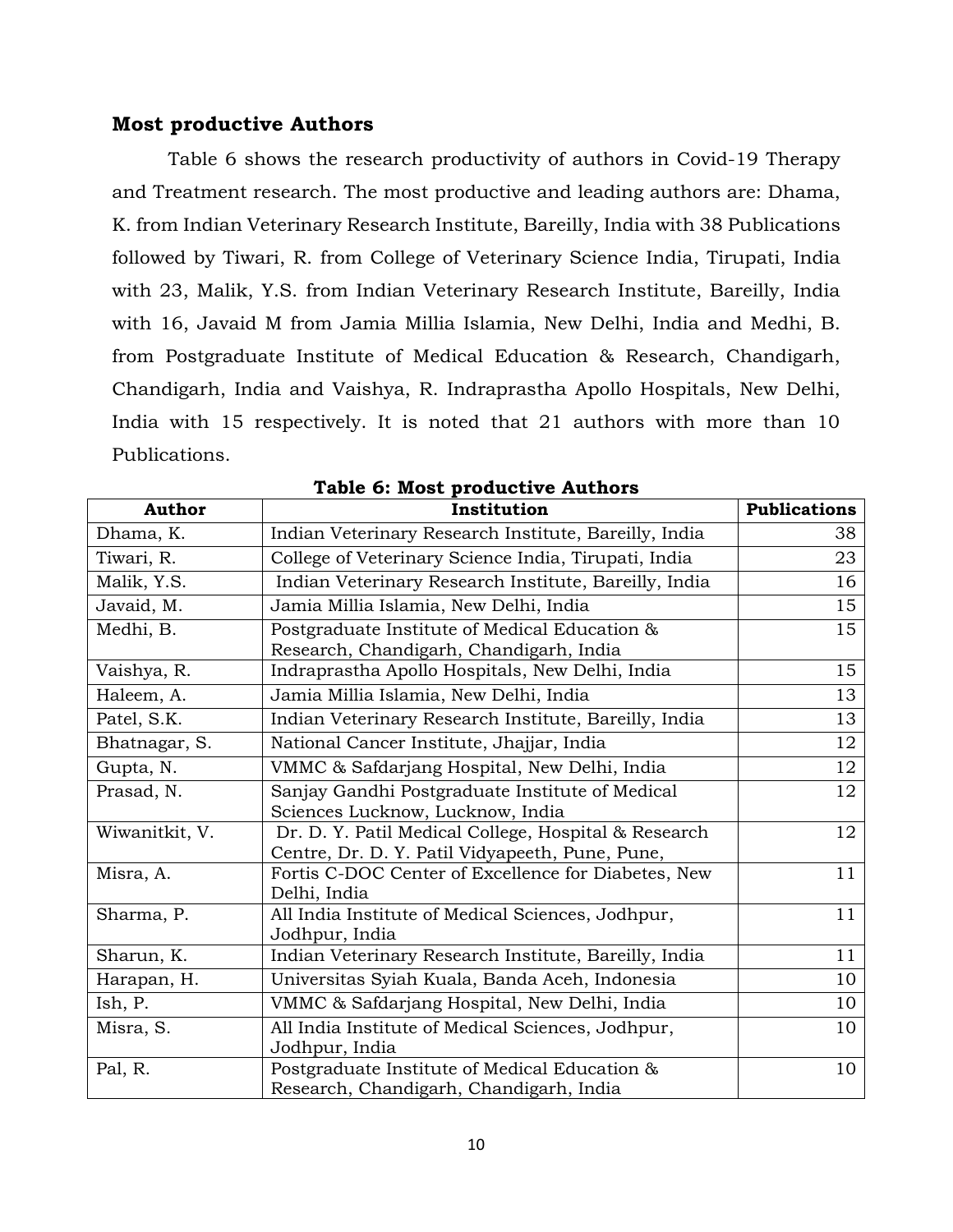| Rodriguez-       | Indian Veterinary Research Institute, Bareilly, India   | 10 |
|------------------|---------------------------------------------------------|----|
| Morales, A.J.    |                                                         |    |
| Sah, R.          | Indian Veterinary Research Institute, Bareilly, India   | 10 |
| Agarwal, S.      | All India Institute of Medical Sciences, New Delhi, New | q  |
|                  | Delhi, India                                            |    |
| Bhattacharya, M. | Fakir Mohan University, Balasore, India                 | q  |
| Kumar, M.        | Indian Institute of Technology Gandhinagar,             | Q  |
|                  | Gandhinagar, India                                      |    |
| Sarma, P.        | Postgraduate Institute of Medical Education &           |    |
|                  | Research, Chandigarh, Chandigarh, India                 |    |
| Singh, A.K.      | G.D Hospital & Diabetes Institute, Kolkata, India       | q  |

### Documents by author

Compare the document counts for up to 15 authors.



### **Highly Cited papers**

Table 7 shows the progressive distribution of highly cited articles. There were only 23 highly cited articles with more than 100 Citations related to Covid-19 Therapy and Treatment. The most cited papers are: Singhal, T. (2020), from Department of Pediatrics and Infectious Disease, Kokilaben Dhirubhai Ambani Hospital and Medical Research Institute, Mumbai, India entitled on "A Review of Coronavirus Disease-2019 (COVID-19)" (Review)(Open Access), Indian Journal of Pediatrics, Volume 87, Issue 4, 1 April 2020, Pages 281-286 with 788 Citations followed by Phua, J.a,bEmail Author, Weng, L.c, Ling, L.d, Egi, M.e, Lim, C.-M.f, **Divatia, J.V.g**, Shrestha, B.R.h, Arabi, Y.M.i, Ng, J.j, Gomersall, C.D.d, Nishimura, M.k, Koh, Y.f, Du, B.c, (2020) from Department of Anaesthesia,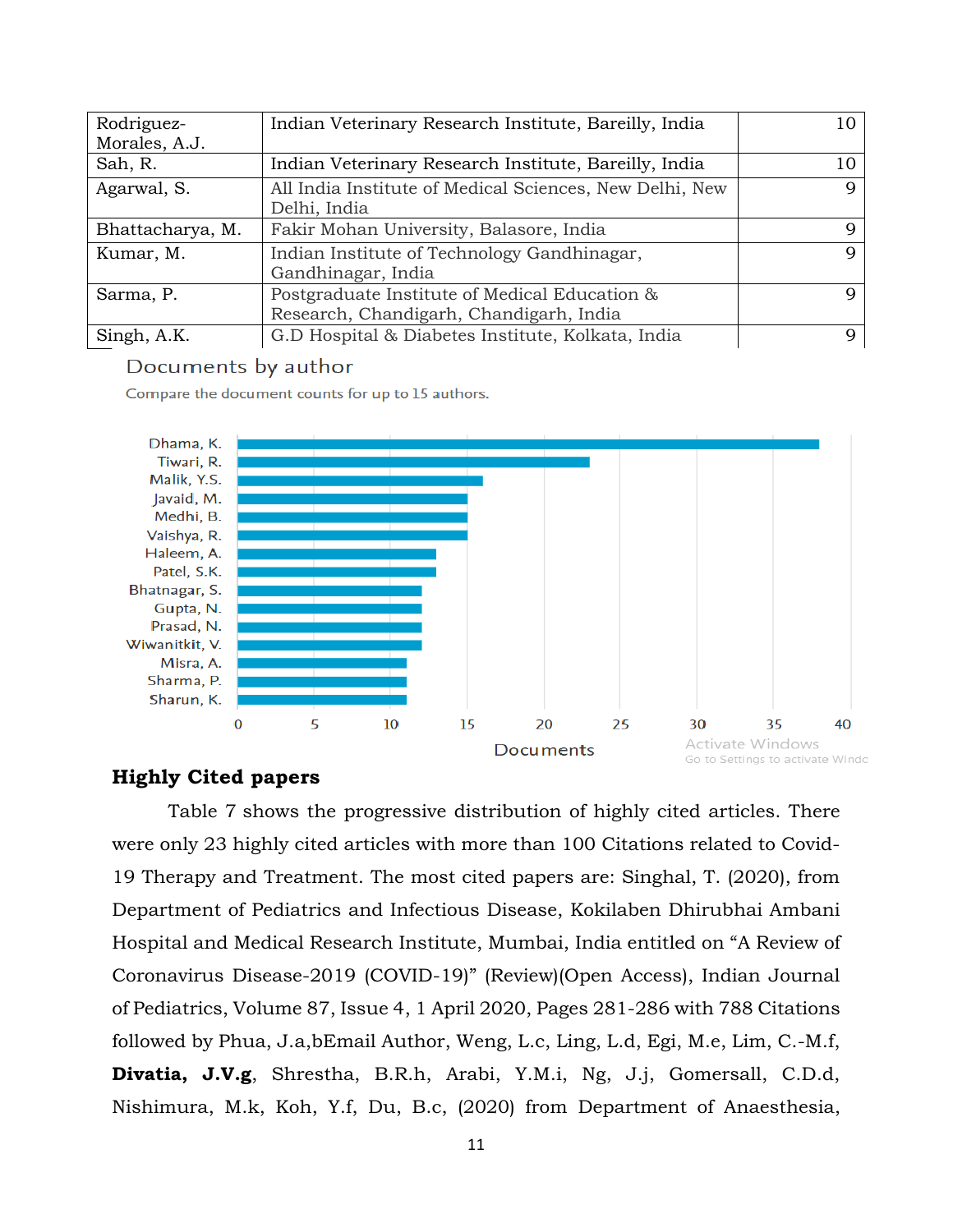Critical Care and Pain, Tata Memorial Hospital, Homi Bhabha National Institute, Mumbai, India entitled on Intensive care management of coronavirus disease 2019 (COVID-19): challenges and recommendations(Review)(Open Access), The Lancet Respiratory Medicine, Volume 8, Issue 5, May 2020, Pages 506-517 with 433 Citations.

It is noted that top 200 articles registered 10544 Citations and shows development of global research interest and increased popularity among Doctors, researchers and scientists. Our results are consistent with other previous observations that the Covid-19 Therapy and Treatment concept has increasingly gained attention at the global level while becoming a top research area in Medical fields during this covid-19 pandemic situation. The below figures shows the plumX Metrics for Highly Cited papers.

|                                                       | Documents | <b>Citations</b> | 2020 | 2021 | <b>Total</b> |
|-------------------------------------------------------|-----------|------------------|------|------|--------------|
| Total                                                 |           |                  | 5588 | 4956 | 10544        |
| A Review of Coronavirus Disease-2019                  | 2020      | 488              | 300  | 788  | 788          |
| $(COVID-19)$                                          |           |                  |      |      |              |
| Intensive care management of coronavirus              | 2020      | 291              | 142  | 433  | 433          |
| disease 2019 (COVID                                   |           |                  |      |      |              |
| Transplantation of ACE2 <sup>-</sup> Mesenchymal stem | 2020      | 240              | 137  | 377  | 377          |
| cells i                                               |           |                  |      |      |              |
| Autoantibodies against type I IFNs in patients        | 2020      | 41               | 224  | 265  | 265          |
| with life-thr                                         |           |                  |      |      |              |
| Cardiovascular disease and COVID-19                   | 2020      | 129              | 82   | 211  | 211          |
| COVID-19 and diabetes: Knowledge in                   | 2020      | 134              | 63   | 197  | 197          |
| progress                                              |           |                  |      |      |              |
| COVID-19, an emerging coronavirus infection:          | 2020      | 125              | 55   | 180  | 180          |
| advances and pr                                       |           |                  |      |      |              |
| Chloroquine and hydroxychloroquine in the             | 2020      | 133              | 46   | 179  | 179          |
| treatment of COVID                                    |           |                  |      |      |              |
| COVID-19 and Older Adults: What We Know               | 2020      | 96               | 82   | 178  | 178          |
| COVID-19: A promising cure for the global             | 2020      | 112              | 64   | 176  | 176          |
| panic                                                 |           |                  |      |      |              |
| Repurposed antiviral drugs for COVID-19 -             | 2021      | 10               | 147  | 157  | 157          |
| InteriM WHO solida                                    |           |                  |      |      |              |
| Novel 2019 coronavirus structure, mechanism           | 2020      | 118              | 39   | 157  | 157          |
| of action, antiv                                      |           |                  |      |      |              |
| Diabetes in COVID-19: Prevalence,                     | 2020      | 95               | 56   | 151  | 151          |
| pathophysiology, prognosis                            |           |                  |      |      |              |
| Coronavirus disease 2019-COVID-19                     | 2020      | 77               | 68   | 145  | 145          |
| SARS-CoV-2, SARS-CoV, and MERS-CoV: A                 | 2020      | 81               | 54   | 135  | 135          |
| comparative overview                                  |           |                  |      |      |              |

**Table 7: Highly cited papers**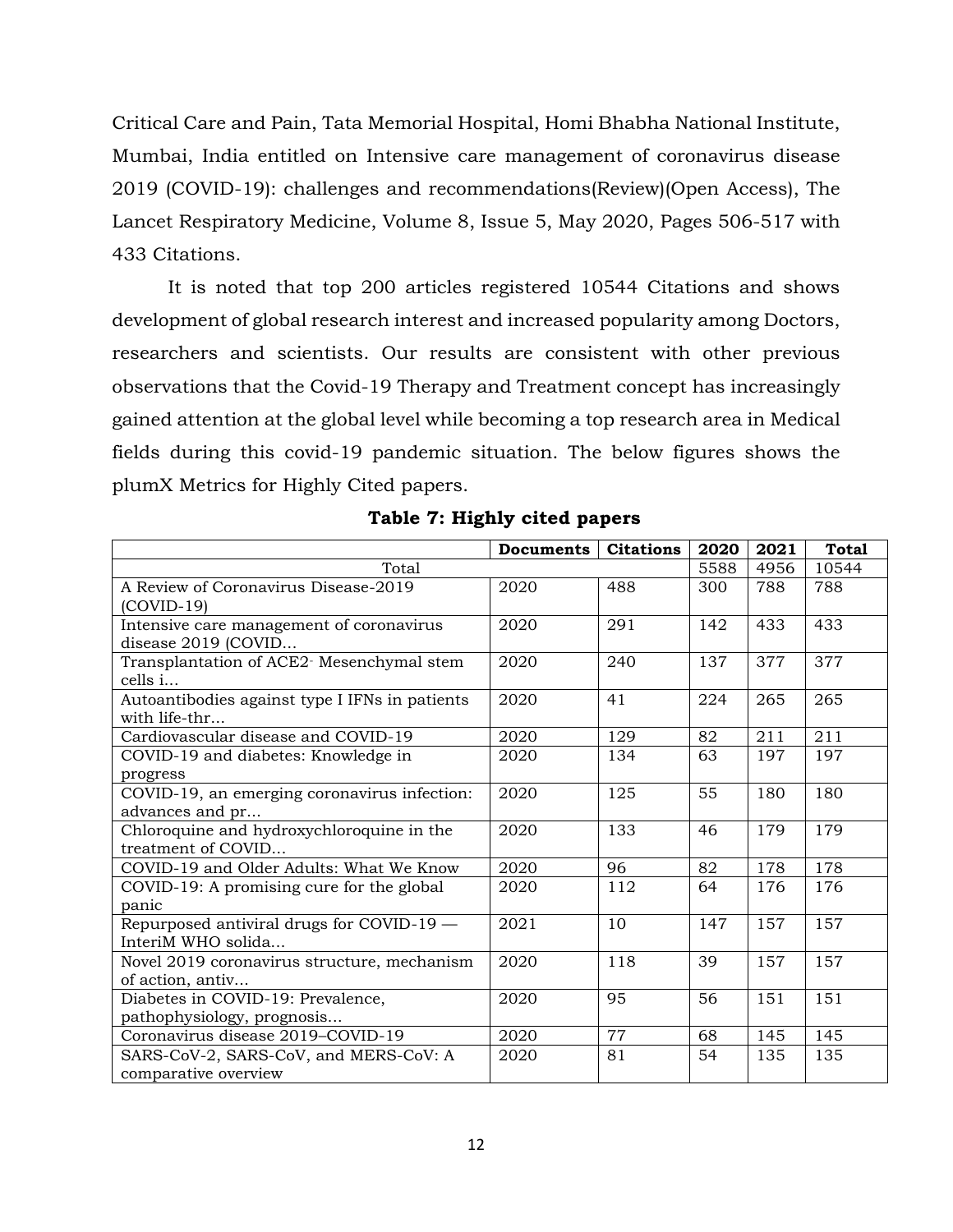| Convalescent plasma transfusion for the<br>treatment of COVID-1 | 2020 | 69 | 57  | 126 | 126 |
|-----------------------------------------------------------------|------|----|-----|-----|-----|
| Gut microbiota and Covid-19- possible link<br>and implications  | 2020 | 62 | 61  | 123 | 123 |
| Are high-performing health systems resilient<br>against the COV | 2020 | 77 | 46  | 123 | 123 |
| Convalescent plasma in the management of<br>moderate covid-19 i | 2020 | 10 | 102 | 112 | 112 |
| Andrographolide as a potential inhibitor of<br>SARS-CoV-2 main  | 2020 | 75 | 32  | 107 | 107 |
| Rheumatologists' perspective on coronavirus<br>disease 19 (COVI | 2020 | 71 | 32  | 103 | 103 |
| Emergency tracheal intubation in 202 patients<br>with COVID-19  | 2020 | 74 | 29  | 103 | 103 |
| Identification of bioactive molecules from tea<br>plant as SARS | 2020 | 54 | 48  | 102 | 102 |

Sign in  $\circledcirc$ 

#### **PlumX Metrics**



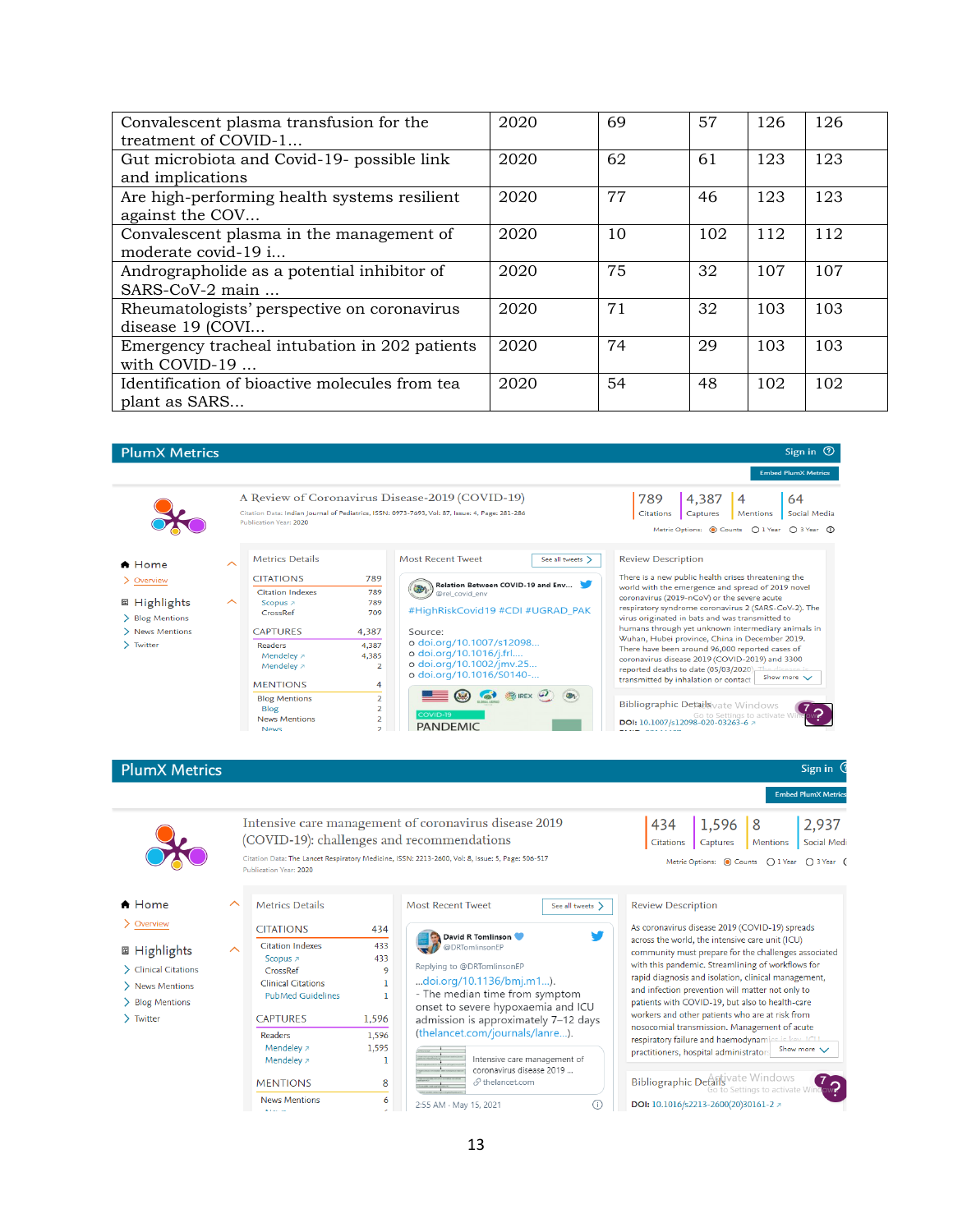#### **SUMMARY AND CONCLUSION**

India published 2539 (33136 Global Research output) publications in Covid-19 Therapy and Treatment research during 2019-2021, as reflected in Scopus database. Its annual publications increased from 2(10 at global) in the year 2019 to 1602 (20831) publications in the year 2020 and till may with  $(935)12294$ . India was ranked at 5<sup>th</sup> position in global Covid-19 Therapy and Treatment research output. USA topped the list with 309 share in India's international collaborative papers, followed by U.K. 161, Saudi Arabia 108, Australia 83, Italy 79 and China70 etc., 1956 papers are published in open access Journals such as Gold 684), Hybrid Gold (88), Bronze (953) and Green (1170). The majority of the articles were contributed by joint authors. Top 200 publications indexed which were having a total number of 10544 citations.

The publishing trend totally depends on the output of contributors, patterns of contributions and the quality of research. This study reveals that the categories of article distributions are remarkable in this research areas. As scientists edge closer to creating a vaccine against the SARS-CoV-2 coronavirus, Indian pharmaceutical companies are front and centre in the race to supply the world with an effective product. But researchers worry that, even with India's experience as a vaccine manufacturer, its companies will struggle to produce enough doses sufficiently fast to bring its own huge outbreak under control. On top of that, it will be an immense logistical challenge to distribute the doses to people in rural and remote regions. Indian drug companies are major manufacturers of vaccines distributed worldwide, particularly those for lowincome countries, supplying more than 60% of vaccines supplied to the developing world. **(Nature: News, 03 September 2020)**

#### **REFERENCES**

• **Kumar, P. A., Manoranjitham, R., & Sivasekaran, D. K. (2020).** Mapping of microbial technology research output at the global level: A scientometric study. *Library Philosophy and Practice, 2020*, 1-18.

14